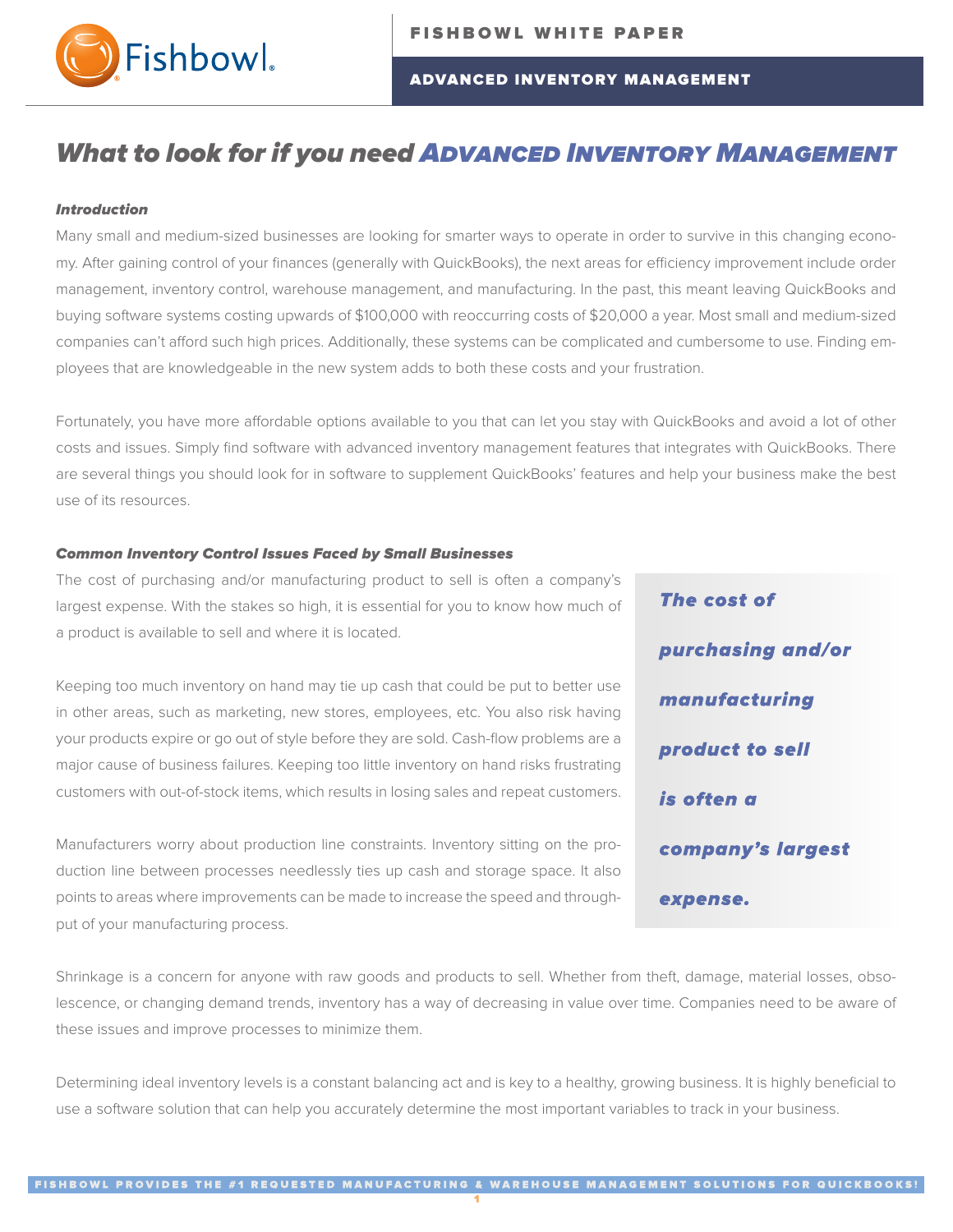## Order Management

Tying your order entry system into your nventory management functions is critical when it comes to controlling inventory and satisfying customers. Quickly entering customer orders and tracking them throughout your company is crucial to providing a good customer experience. Having an integrated system that tracks purchasing, receiving, stocking, picking, packing, shipping, and accounting brings cohesiveness to your organization as you increase your bottom line and move up to the next level.

## The following is a list of software features that growing businesses often need:

- Ability to track and report on inventory in multiple locations/warehouses/storefronts
- Single data entry point for multiple systems
- Insightful reports enabling better decision making
- Ability to track parts using serial number, lot number, revision date, and/or expiration date
- Pricing rules for various customers or sales events
- A Product Configurator that allows customers or production managers to customize a product, thereby increasing customer satisfaction and reducing quoting errors (e.g., assemble-to-order and build-to-order)
- Tools for purchasing, receiving, selling, picking, packing, and shipping
- Ability to land costs
- Optional accounting costing methods. (e.g., LIFO, FIFO, Standard, or Average Costing)
- Manufacturing with multiple bills of materials per part
- Work orders to track progress and assign tasks
- Barcodes to increase the speed and accuracy of working with inventory
- Ability to accept credit cards and other forms of payment
- Multi-currency features so they can receive and convert payments into any currency

# Warehouse Management

A robust warehouse management system provides inventory control through the process of receiving inventory, putting it into stock locations, and moving it to production stations, as well as facilitating selling, picking, packing, and shipping. This helps you rotate through inventory before it becomes old, obsolete, or out of style/season.

Your warehouse management system should be able to identify and label inventory items with industry-standard ABC codes to help in laying out your warehouse in a more efficient manner for quickly picking orders. It should also help calculate the ideal reorder levels for your products and automatically generate purchase orders based on those key metrics.

## Multiple Locations

As companies grow, they discover the need for tracking inventory at multiple locations, whether it is multiple warehouses or inventory kept in bins, trucks, etc. Your inventory management features should allow you to track inventory across unlimited locations and provide transfer orders to move inventory between sites. You may pick, pack, and ship your inventory from one warehouse and receive it in another across town or across the country.

## Multi-currency

If you buy or sell products in more than one country, you need to have a system in place to make sense of all of those differ-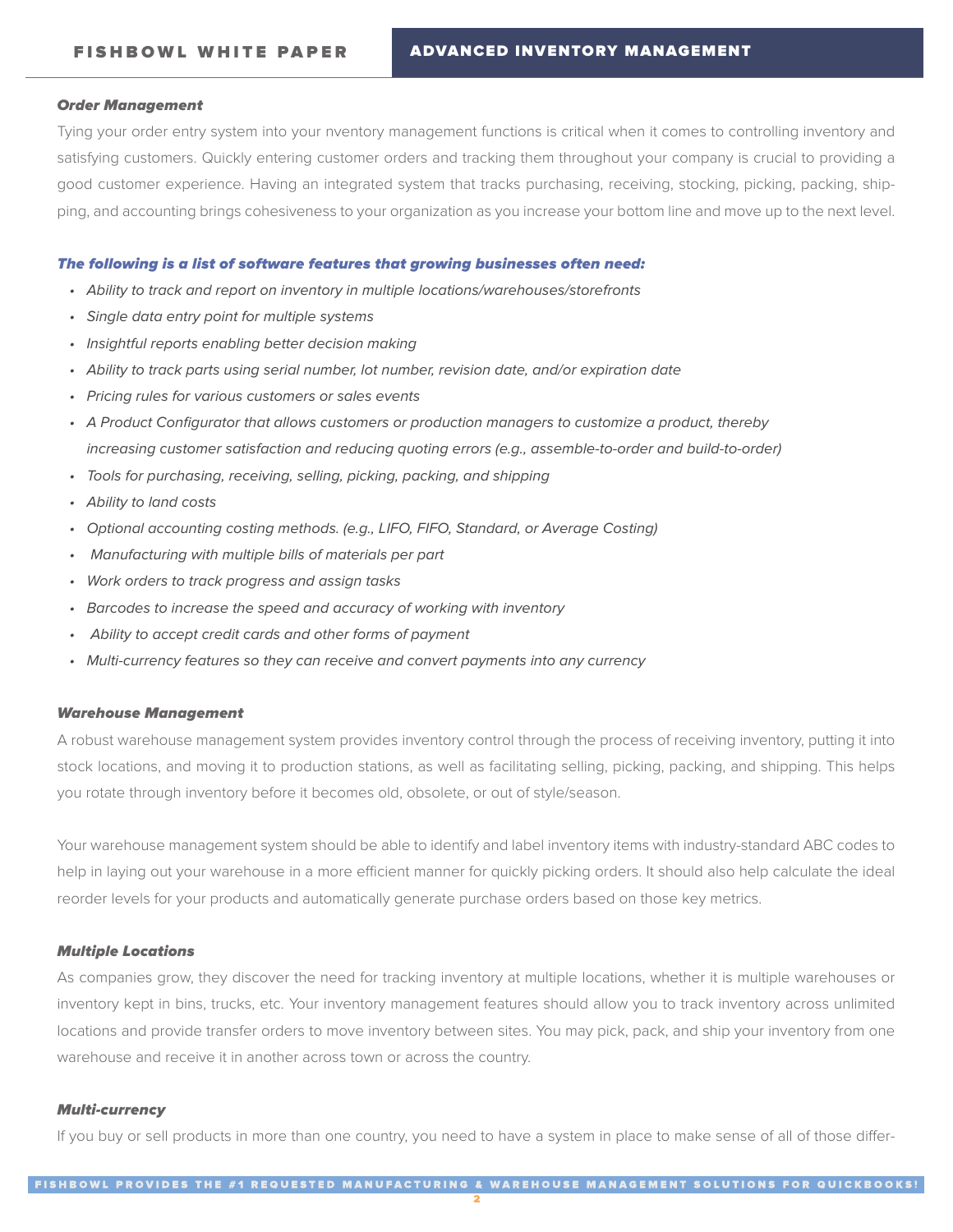# ADVANCED INVENTORY MANAGEMENT

ing currencies. For example, you can't report Canadian dollars as U.S. dollars in your accounting numbers because they have different values in relation to each other. Your inventory management features should have the ability to generate sales orders and purchase orders in whatever currency you choose, and it should automatically convert incoming currencies into your home currency and then pass the updated amounts along to your accounting software. That way, you won't overpay or underpay on your taxes and you'll have an accurate picture of your revenue and expenses.

# **Traceability**

Some companies require the ability to track inventory all the way from the purchase of raw materials to the manufacturing of the product, to the final customer delivery. Serial numbers, lot numbers, revision numbers, and expiration dates are common attributes that facilitate this.

Look for a solution that provides an unlimited number of custom fields for orders, customers, vendors, parts, and products. These custom fields are different from the tracking fields mentioned above because they don't enforce inventory divisions. They provide the ability to attach other attributes to objects.

## Product Configurator

Product customization has become increasingly expected, as customers want things their own way. Being able to quickly and accurately give quotes to customers and have those quotes flow into the production process reduces lead times, increases customer satisfaction, and saves time for engineers and sales reps who normally calculate these things by hand. If your product can be sold in multiple colors, sizes, or with other custom options, you need a solution that has a way to define and use them.

**Look for a solution** that provides an unlimited number of custom fields for orders, customers, vendors, parts, and products.

# **Manufacturing**

Look for three big things in a manufacturing solution. First, the manufacturing features are designed to simplify the arduous task of organizing work, materials, and processes. Second, its Manufacture Orders, Work Orders, and Bills of Materials give users the ability to streamline manufacturing processes and optimize custom jobs. Third, it can be customized to meet most assembly, job shop, and manufacturing needs.

Manufacture Orders are powerful tools that allows a user to create and track assembly, disassembly, or repair work orders. They also help you keep track of your customers' information, including sales order data, scheduling data, and costs. Manufacturers can use software with advanced inventory features to automatically create work orders for handling multilevel assemblies, tracking stages, tracking locations for work orders, and providing detailed instructions and travelers for your shop floor.

# Custom Pricing

It is often advantageous to be able to offer different prices to different types of customers. It is important that during the order creation process, the prices established for a particular customer are the prices actually used for that customer. In other industries it is important to be able to statically or dynamically update prices as the price of raw materials may change from month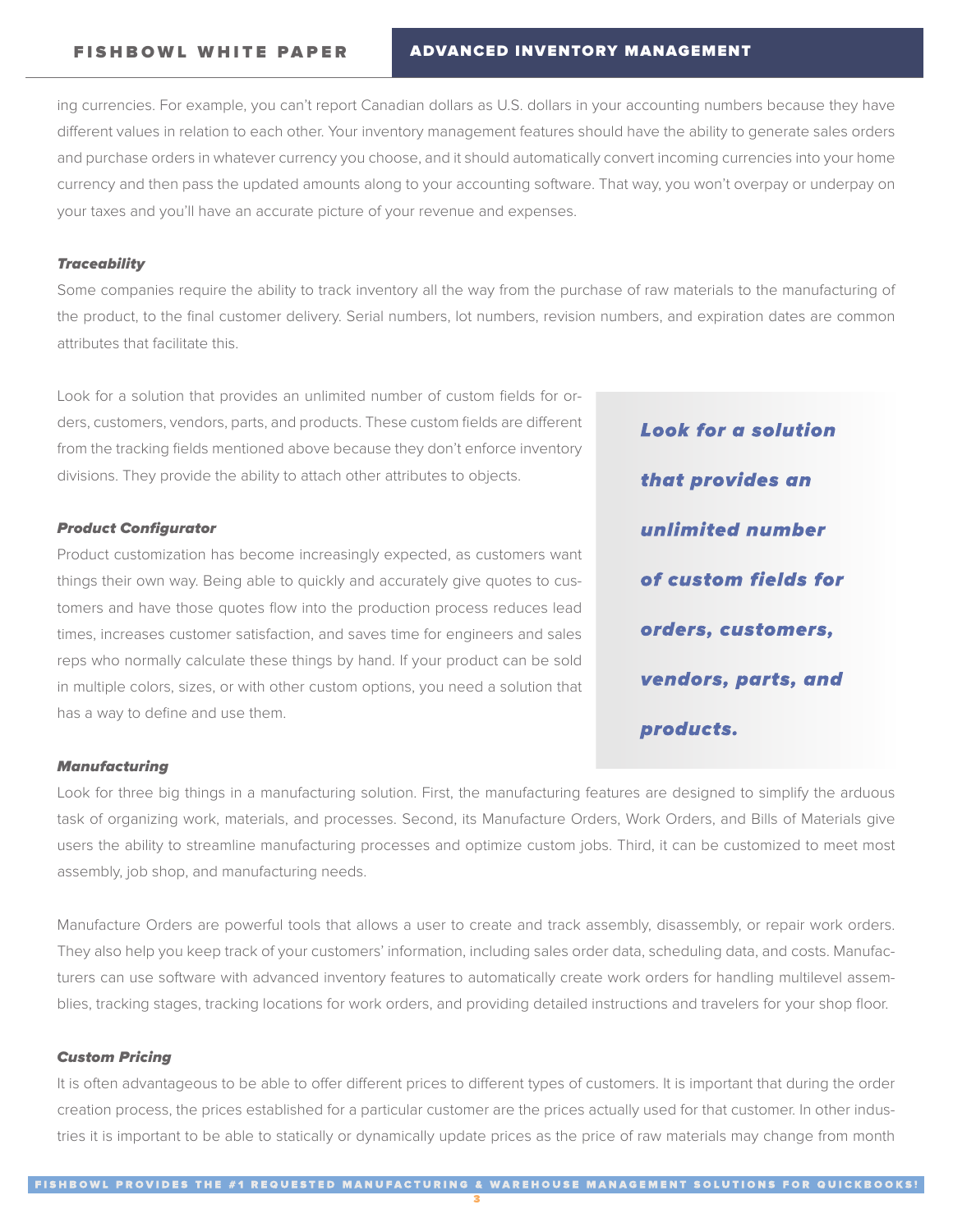to month and/or day to day. A robust system will allow businesses to create these price books (or pricing catalogs) based upon the customer, customer group, a specific product, or a product group.

### Costing Methods

The Average Cost and First In First Out (FIFO) costing methods used in QuickBooks are not always the best ones for a business. Manufacturers often prefer Last In First Out (LIFO), or Standard Costing accounting methods to better understand the dynamics of their operations. Make sure your software solution has the ability to use LIFO, FIFO, Average Cost, or Standard Cost methods. Your inventory solution should keep track of the costs and push the correct values to the corresponding accounts in Quick-Books. Cost of Goods Sold is appropriately updated depending on the chosen costing method.

## Reconciling

Software with advanced inventory features facilitate the reconciliation of purchase orders. After an item has been received into your inventory and your vendor's bill is sent to you, you have the option to reconcile your costs to match the vendor's bill.

# Landed Costs

If you deal with tariffs or other shipping costs and want to see them reflected in the total cost of your parts, you need a solution that provides a way to accomplish this during reconciliation.

## Barcodes and Mobile Inventory Management

A wireless inventory solution can significantly increase inventory accuracy and worker productivity in your warehouse. Reduce your frustration by eliminating errors and always knowing your on-hand inventory. Being able to access detailed inventory information on a handheld device prevents inventory loss by keeping accurate counts of inventory, correctly assigning inventory locations, and making inventory audits feasible—improving your bottom line along the way.

## Fishbowl Manufacturing® and Fishbowl Warehouse®

As a company continues to grow, so must its systems and processes. Fishbowl provides many of the features that are otherwise only found in much higher-priced systems. Fishbowl also enables companies to keep using QuickBooks for their accounting needs. Fishbowl and QuickBooks provide the ability for small to medium-sized companies to move to the next level.

Fishbowl, as the name implies, allows you to view and analyze your business processes from whatever angle you want. Known for its ease of use and clean user interface, Fishbowl helps companies gain control over many areas of a growing business, and it does so at a fraction of the cost of what most companies expect. Fishbowl Manufacturing and Fishbowl Warehouse are the #1 requested manufacturing and warehouse management solutions for QuickBooks users.

**Fishbowl Manufacturing** and Fishbowl Warehouse are the #1 reauested manufacturing and warehouse management solutions for QuickBooks users.

The fact that Fishbowl integrates with QuickBooks is a plus for business owners and accountants because it means you can

4